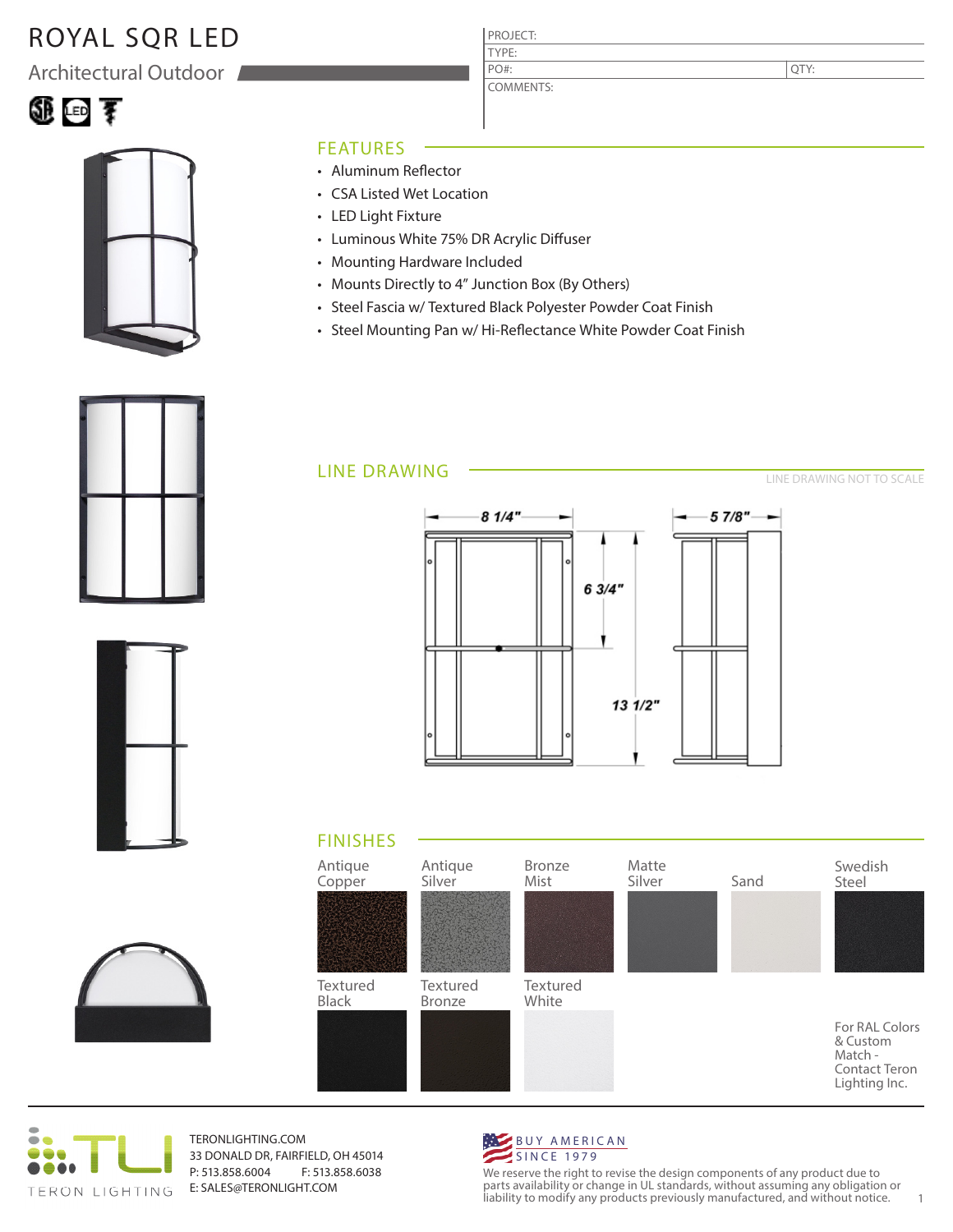### ROYAL SQR LED

Architectural Outdoor

## 題画す

#### PROJECT: TYPE: COMMENTS: PO#:  $\vert$  QTY:

| Fixture Core                                                                                                                                                                                                                         |                |                           |                       |  |  |
|--------------------------------------------------------------------------------------------------------------------------------------------------------------------------------------------------------------------------------------|----------------|---------------------------|-----------------------|--|--|
| <b>PRODUCT CODE</b>                                                                                                                                                                                                                  | SOURCE/WATTAGE | <b>VOLTAGE</b>            | <b>DIMMING DRIVER</b> |  |  |
| L15.0-TE600 - 15.0W @ 600mA ELV<br>RL - Royal<br>Dimming Driver<br>L18.0-TE700 - 18.0W @ 700mA ELV<br><b>Dimming Driver</b><br>L18.0-ZE700 - 18.0W @ 700mA<br>Line Voltage 4-Wire Dimming Driver<br>(Dimmable 0 - 10V)<br>ORDER INFO |                | 120V<br>277V<br>(50/60Hz) | Not Applicable        |  |  |
|                                                                                                                                                                                                                                      |                |                           |                       |  |  |
| RL                                                                                                                                                                                                                                   | L15.0-TE600    | 120V                      | Not Applicable        |  |  |

Example ^ (may not represent a manufacturable product)

#### TRIM  $\begin{array}{|c|c|c|c|c|c|}\hline \text{FINISH} & \text{COLOR TEMP} & \text{OPTIONS} \ \hline \end{array}$ ORDER INFO Aesthetics & Options PROD SOURCE Example ^ (may not represent a manufacturable product) 30K - 3000K Color Temp 35K - 3500K Color Temp 40K - 4000K Color Temp F - Fused TP - Tamper Resistant Screws SPD – Surge Protection Device AC - Antique Copper BZ - Textured AS - Antique Silver BT - Bronze Mist SM - Matte Silver SN - Sand SW - Swedish Steel TB - Textured Black (Standard) AC 30K F RL 2.15.0 L18.0 • 30K - 3000K Color Temp • 2048 LED Source Lumens • 136.5 LED Source Lumans Per Watt • 30K - 3000K Color Temp • 2390 LED Source Lumens • 132.8 LED Source Lumans Per Watt Bronze TW - Textured White SQR SQR

| IREPLACEMENT PART '          | <b>PART NO</b> | <b>NOTES</b>                                                                        |
|------------------------------|----------------|-------------------------------------------------------------------------------------|
| White 75% DR Acrylic<br>Lens | 3051060        | Don't see the configuration you are looking for?<br>Call us today at (513) 858-6004 |



TERONLIGHTING.COM 33 DONALD DR, FAIRFIELD, OH 45014 P: 513.858.6004 F: 513.858.6038 E: SALES@TERONLIGHT.COM



We reserve the right to revise the design components of any product due to parts availability or change in UL standards, without assuming any obligation or liability to modify any products previously manufactured, and without notice. 2